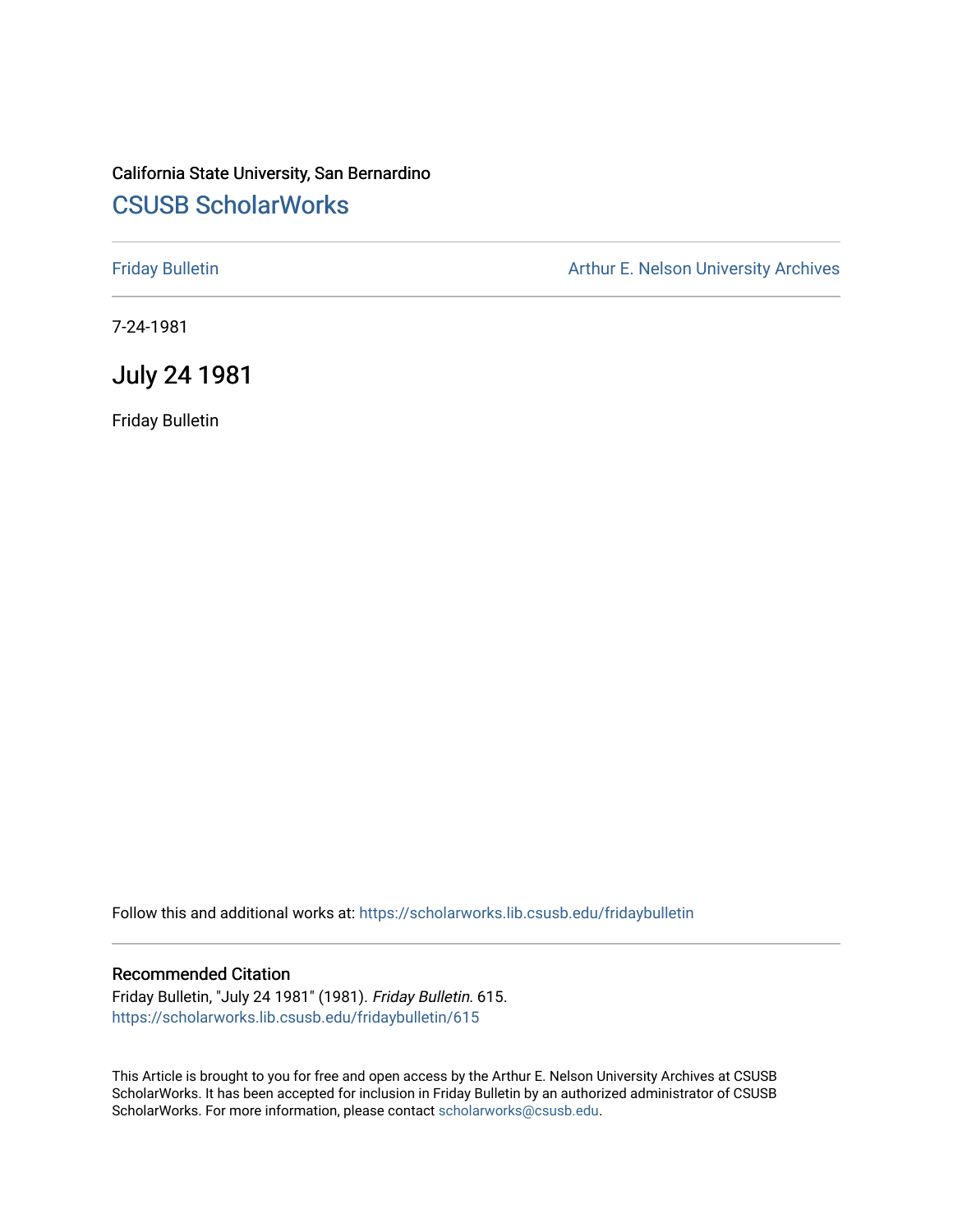



July 2k, 1981

STUDENT SERVICES FEE Is GOING UP

The Board of Trustees has increased the student services fee by \$8.25 per quarter, effective with the winter quarter. Students taking up to *six* units will pay \$175.50 per year in student services fees. The fee for 6.1 or more units will be \$205.50.

In addition to the student services fee, students pay the facilities, associated students, student identification card, student union and instructionally related activities fees.

Fees for the coming year will be:

| Units       | Fall Quarter<br><u> Andrew Schwarzen und der Schwarzen und der Stadt und der Stadt und der Stadt und der Stadt und der Stadt und der Stadt und der Stadt und der Stadt und der Stadt und der Stadt und der Stadt und der Stadt und der Stadt und</u> | Winter Quarter | <b>Spring Quarter</b> |
|-------------|------------------------------------------------------------------------------------------------------------------------------------------------------------------------------------------------------------------------------------------------------|----------------|-----------------------|
| $0 - 6$     | \$53                                                                                                                                                                                                                                                 | \$61.25        | \$61.25               |
| 6.1 or more | \$63                                                                                                                                                                                                                                                 | \$71.25        | \$71.25               |

The Board of Trustees implemented the fee increase as a result of a \$5 million reduction in the 1981/82 budget passed by the Legislature and signed by Governor Brown.

# STATE'S HEALTH CARE CONTRIBUTION RISES

The state has provided funds for employee dental care insurance and increases in premiums for employee health care plans. The dental plan does not go into effect until Jan. 1. The Personnel Office will provide details as they be-

come avallable. Changes in the state's contribution toward employee premiums are as follows:

|                       | 1981/82                |
|-----------------------|------------------------|
| \$49<br>\$90<br>\$117 | \$58<br>\$107<br>\$138 |
|                       | 1980/81                |

RE**ROOFING** Reroofing of the Administration Building is progressing on schedule PROGRESSES and completion is expected by the first week of September. The old roof has been removed and the workmen are in the process of replacing

it with new materials. Air-conditioning and heating units are expected to arrive within the next two or three weeks. Then the ducting must be installed for carrying the chilled water to the Administation Building from the tunnel which connects with the central heating and air-conditioning plant.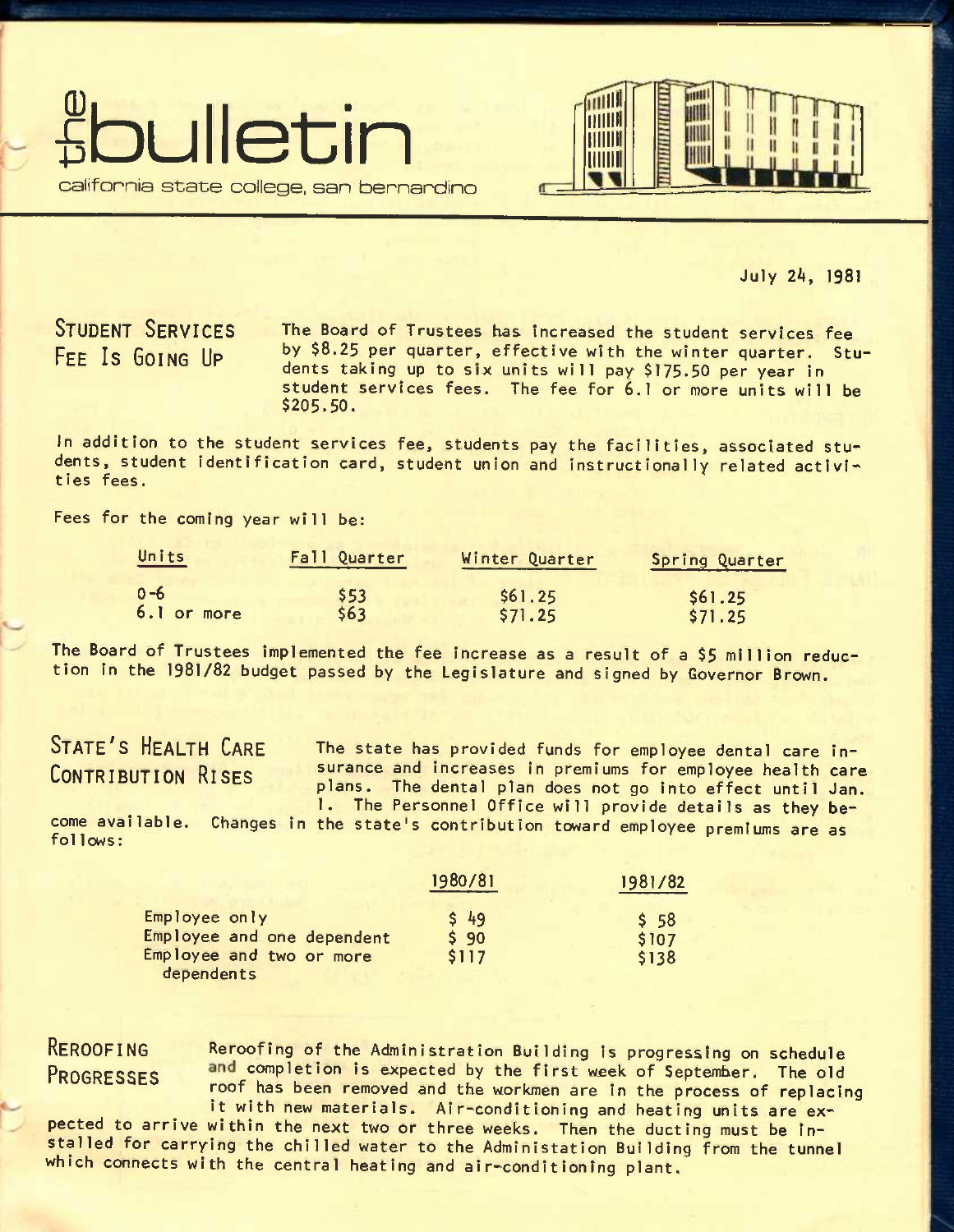# DR. LISS AWARDED GRANT FOR TV SUPERHERO STUDY

Dr. Marsha Liss (Psychology) has received a grant of \$12,017 for her project "The Justification of Aggression by Prosocial Models" from the National Institute of Mental Health.

The research project will study the ability of children's television programs to achieve their goal of teaching moral lessons. Dr. Liss will study whether the superheroes, who win over bad guys through the use of aggression, are actually glamorizing violence. Also, she will test whether children learn better through superheroes or ordinary people.

Children from local schools will participate in the study. Dr. Liss will create her own children's programs on videotape, featuring Gal State students in the various roles.

NOTEWORTHY Amer El-Ahraf (Health Science and Human Ecology) participated in the Cal Poly Pomona Campus Forum on 'The Future of Technology--A Critical Look at Progress." The forum was held June 16 at the Oak Glen Conference Center.

DR. JEWEL PLUMMER COBB With her appointment as president of Cal State, EXT OFFICE FECTREN CODE<br>NAMED FULLERTON PRESIDENT start of the fall term. Dr. Jewel Plummer Cobb w start of the fall term, Dr. Jewel Plummer Cobb will become the first black woman to head a major public university In Western United States.

Since 1976, she has been dean of Douglass College at Rutgers, the State University of New Jersey, where she is also professor of biological sciences. Cobb was dean of Connecticut College and professor of zoology for seven years before her Douglass appointment. From **1960-1969,** she was professor of biology at Sarah Lawrence College in New York.

Cobb earned her bachelor's degree in 1944 from Talladega College in Alabama and her M.S. and Ph.D., both in cell physiology, from New York University in 1947 and 1950, respectively. She holds honorary doctorates from Wheaton College, Medical College in Pennsylvania, Lowell University, St. Joseph's College, Southeastern Massachusetts University, Lafayette College and Cedar Crest College.

As third president of the 22,400-student Fullerton campus, she succeeds Dr. L. Donald Shields, who resigned this year to accept the presidency of Southern Methodist University in Texas.

PAYDAY WILL BE THURSDAY, JULY 30

The California State College, San Bernardino BULLETIN is published Fridays by the Public Affairs Office, AD 117, extension 7558. Items for publication should be received in writing by noon Tuesday. Public Affairs Office is temporarily located in Shandin Hall, Room 128. Editor ..... Jill Scanlan, Director of Public Affairs<br>
Editor .... Jill Scanlan Calendar Items .... Ruth Moran Editor . . . . Jill Scanlan<br>Printed in the Duplicating Center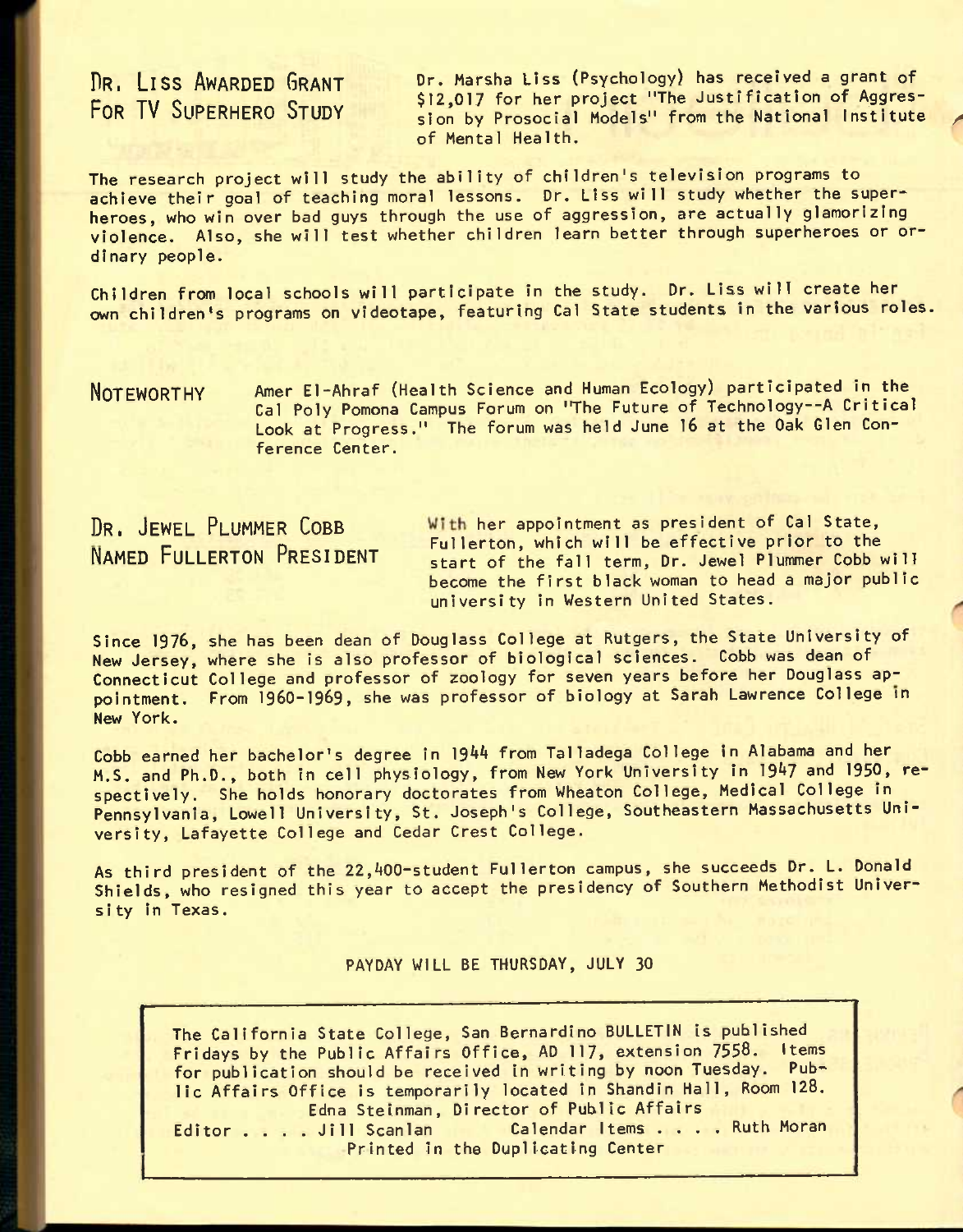MUSIC, THEATRE ARTS The Music and Theatre Arts departments' office will be MOVE OFFICE IN AUGUST located in Room 220 of the Creative Arts Building during August. The office will move into the wing which, because of the musical instruments, will *he* air-conditioned.

*TO* conserve energy, the air-conditioning in the remainder of the building will be turned off during August. The Creative Arts Building will be locked, so persons wishing to enter must call ahead. The extension will be 7692.

SERVICES TO STUDENTS The Services to Students with Disabilities Office, di-<br>WITH DISARILITIES Fected by Dr. Theron Pace, moved to its new permanent rected by Dr. Theron Pace, moved to its new permanent lo-**WITH DISABILITIES**<br>MOVES TO NEW LOCATION Student Services Building, the office now shares the Student Services Building, the office now shares the Library location with the Evening Services Office. The

move will make the office more accessible to students with disabilities. Its telephone number, 7797, will remain the same.

P.E. BUILDING CLOSES The Physical Education Building will be closed Aug. 1-16. Aug. 1-16 The pool will remain open, with access through the south gate only, from 11 a.m.-5 p.m. daily. Courts will not be open in the morning, but will continue to be open from 5-10 p.m. daily.

ARE YOU STILL HERE? Work has started on revising the college telephone directory, which will be re-issued early in the new school year. All employees on campus are asked to check the directory to see if their listing is correct.

If there are changes in office, title, family status, phone, name, please call the Publie Affairs Off ice, ext. 7558. Also, departmental secretaries are asked to notify the Public Affairs Office of corrections which should be made in Pages 5-24.

PROFESSIONAL California State University, Dominguez Hills: dean of extended OPPORTUNITIES education; full-time, 12-month; \$37,500-\$45,348/yr.; available Nov. 1 or soon thereafter. Apply by Sept. 1 to dean, faculty and staff affairs.

California State University, Hayward: instructor in gallery and museum exhibition and design; part-time, temporary; available Sept. 24. Apply by Aug. 15 to Professor Misch Kohn, acting chair, Department of Art.

DIRECTORY The correct phone number for Dr. Joseph Thomas, vice president for CORRECTION administration, while his office is temporarily located in VA 103A is